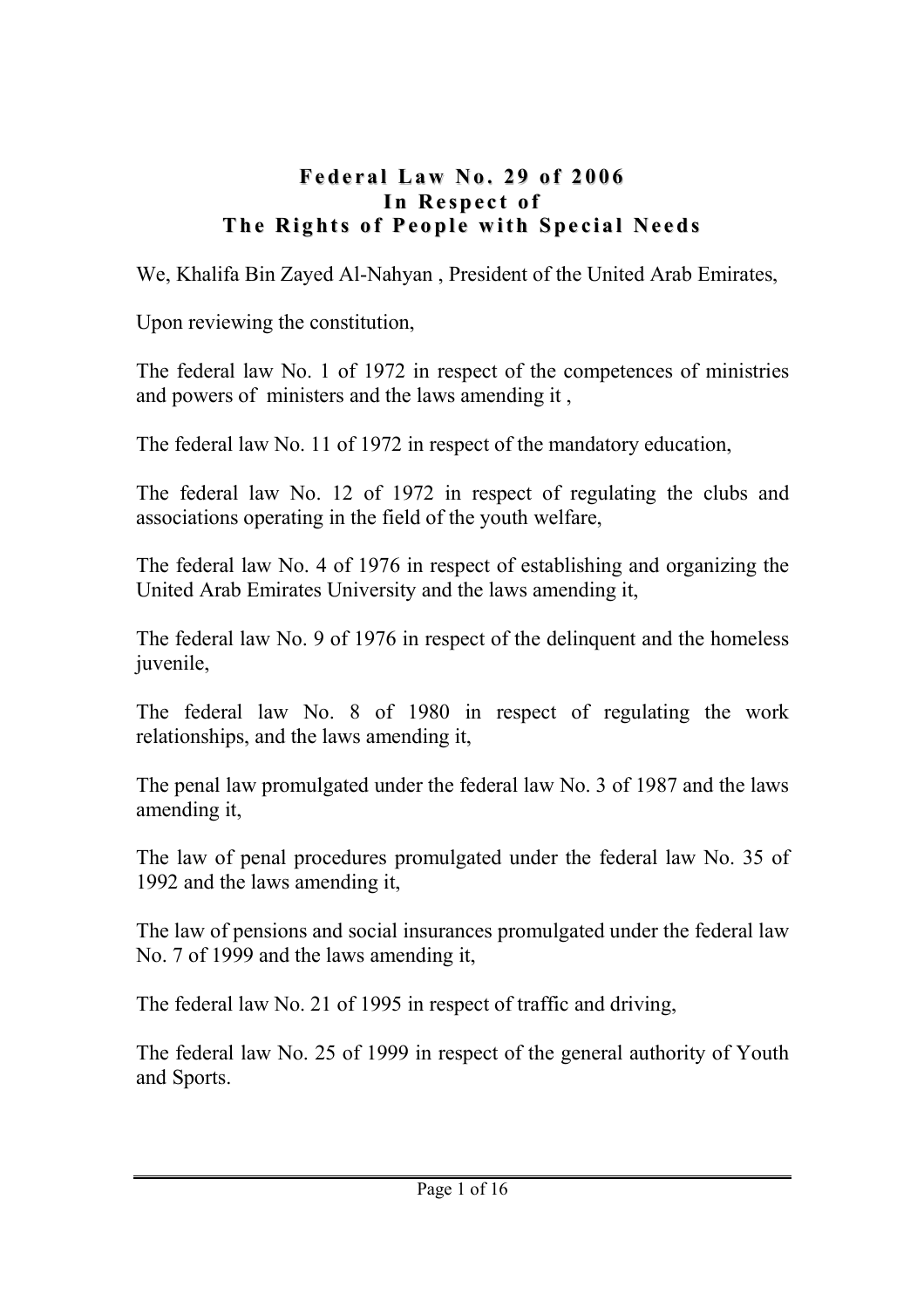And pursuant to the proposal of the minister of the social affairs, the approval of the council of ministers, and the endorsement of the supreme federal council,

#### We have promulgated the following law:

#### **Section One** General Provisions Article  $(1)$

#### Definitions:

In the implementation of the provisions of the present law, the following words and expressions mentioned therein shall have the meanings shown opposite each of them , unless otherwise is required by the context:

| <b>The State:</b>    | The United Arab Emirates                                                      |
|----------------------|-------------------------------------------------------------------------------|
| <b>The Ministry:</b> | The Ministry of Social Affairs                                                |
| <b>The Minister:</b> | The Minister of Social Affairs                                                |
|                      | <b>The Concerned Authorities:</b> The federal and local authorities concerned |
|                      | with the implementation of the provisions                                     |
|                      | hereof.                                                                       |
|                      | A Person with Special Needs: Every person suffering from a temporary /        |
|                      | permanent, full /partial deficiency<br><sub>or</sub>                          |
|                      | infirmity in his physical, sensational, mental,                               |
|                      | communicational, educational<br>$\alpha$                                      |
|                      | psychological faculties to an extent                                          |
|                      | decreasing the possibility of satisfying his                                  |
|                      | ordinary requirements in the conditions of                                    |
|                      | people without special needs.                                                 |
| The Card:            | The personal card granted by the ministry to                                  |
|                      | the person with special needs which is                                        |
|                      | considered as an official document                                            |
|                      | indicating that its holder is a person with                                   |
|                      | special needs. This card guarantees for its                                   |
|                      | holder the rights and services shown herein,                                  |
|                      | and in the bylaws and decisions issued in                                     |
|                      | implementation hereof.                                                        |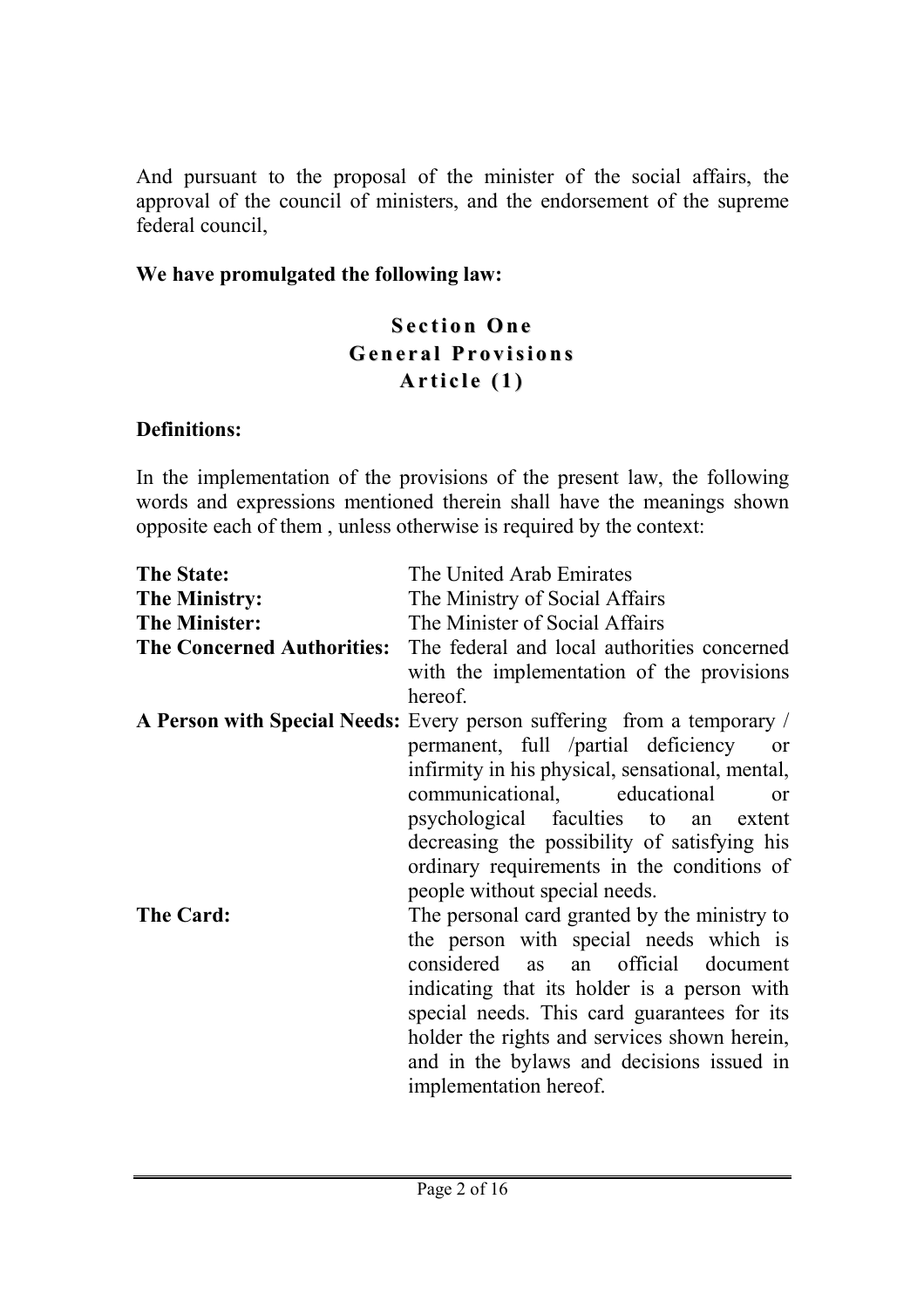The Distinction: Any discrimination, exclusion or restriction due to special needs which cause damaging or denying recognition of any rights prescribed under the legislations applicable in the state, enjoying them or practicing the same equally.

# Article  $(2)$

This law aims to guarantee the rights of the person with special needs and to provide all the services within the bounds of his abilities and capacities. The special needs may not be a reason to hinder the person with special needs from obtaining such rights and services especially in the field of welfare and social, economic, health, educational, professional, cultural and promotional services.

# Article  $(3)$

The state guarantees for the person with special needs the equality with people without special needs and non-discrimination due to special needs in all the legislations. It also guarantees to observe the same in all the policies and programs of economic and social development, and to take the appropriate procedures to prohibit the discrimination based on the special needs.

# Article (4)

The ministry, in coordination with the concerned authorities, prepares programs to educate the person with special needs, his/ her family and local environment in all what concerns the rights provided for under this law and the other legislations, as well as the services provided for him.

# Article  $(5)$

Any judgment, standard or practice based on a lawful basis shall not be considered as a discrimination. The state guarantees to take all the necessary procedures to enable the person with special needs to enjoy his rights and liberties, and prohibit any infringement upon him or depriving him of them abusively.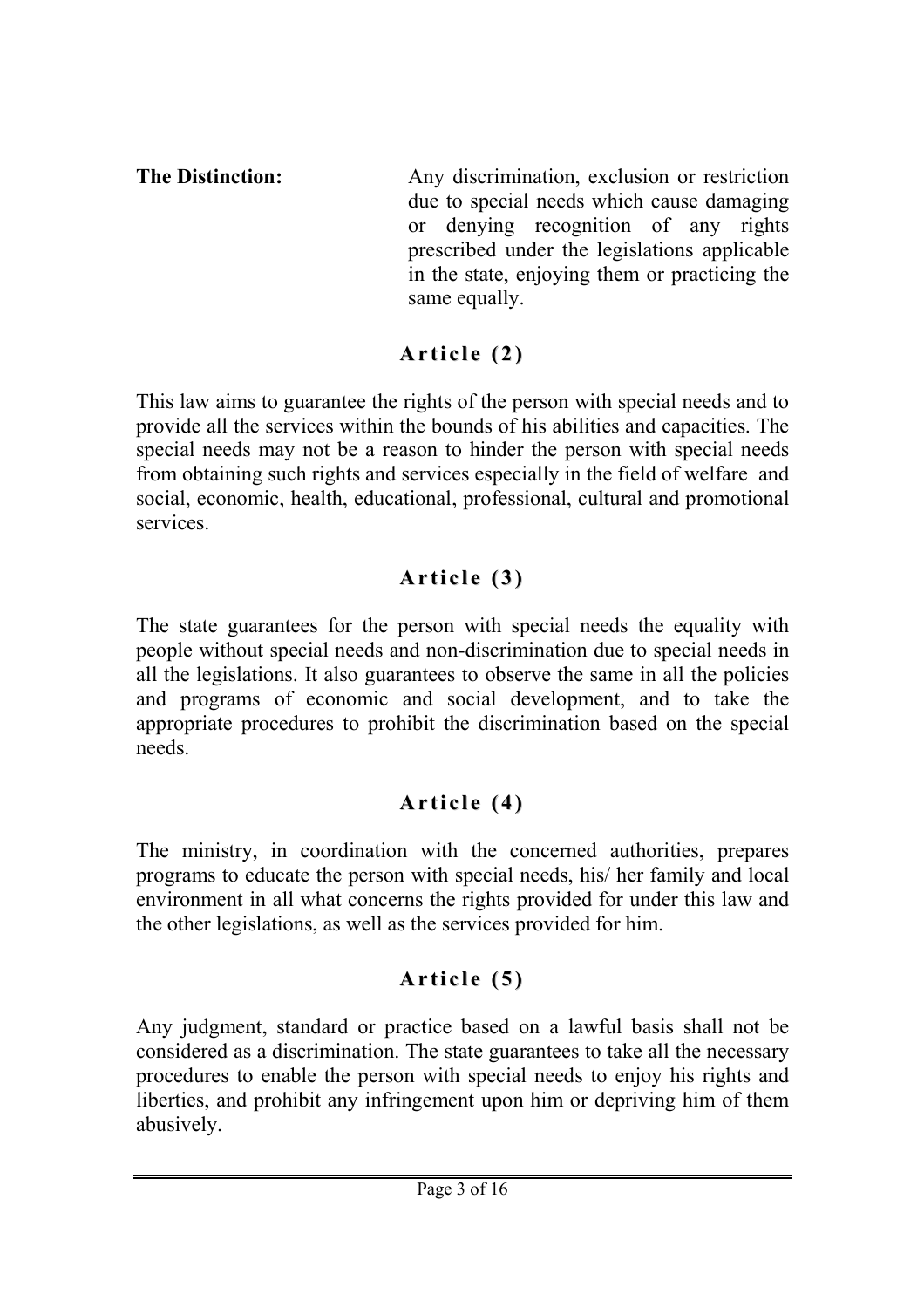# Article  $(6)$

The state guarantees the legal assistance for the person with special needs in all cases where his liberties are restricted for any legal reason. Upon issuing any decision restricting the freedom of a person with special needs, the following should be taken:

- 1. Treating him humanely, taking into account his condition and his needs as a person with special needs.
- 2. To provide the necessary information and data which are connected to the reasons of restricting his freedom.
- 3. To provide the appropriate assistance in case he is unable to pay the legal fees, expenses or fines, as stipulated under a resolution issued by the council of ministers.

# Article 7

The state guarantees for the person with special needs to practice his right of expression and giving the opinion by using Braille, the language of sign and the other methods of communication, and his right in requesting, receiving and transmitting the information equally with others.

# Article 8

The law guarantees for the person with special needs the necessary protection of his correspondences, medical records and personal matters. The executive bylaw of this law determines the regulations and mechanisms of the said protection.

## Article 9

The ministry shall – in cooperation with the competent authorities- establish centers, establishments and institutions for taking care of and training the people with special needs and qualifying them. Such centers, establishments and institutions shall undertake the following tasks: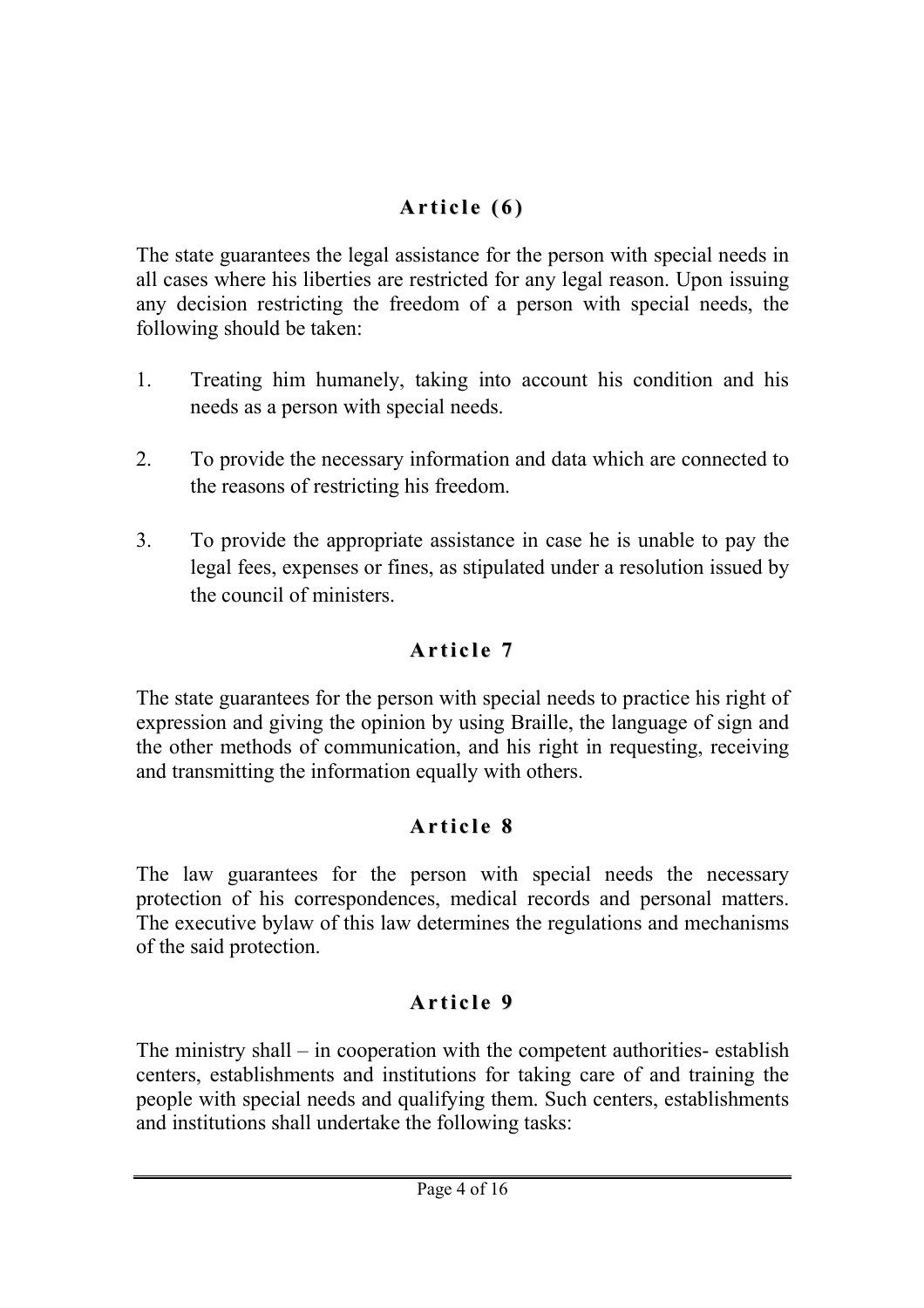- A. To qualify the people with special needs to adapt themselves and integrate in the community.
- B. To provide the special education for people with special needs.
- C. To provide the professional training programs for the people with special needs.
- D. To train the families of people with special needs how to deal with them.

#### Section Two Rights of People with Special Needs Chapter One: Health and Rehabilitation Services Article 10

Each UAE national person with special needs has the right to benefit from the health and rehabilitation services and the support services at the expense of the State, including:

- A. All surgeries whether resulting from a special need or not such as transplantation, treatment of ulcers, the anaplasty, the treatment in specialized centers... etc whether for intensive or normal treatments. This includes providing all the equipment and materials …etc , and all the requirements for the success of the operation, whether permanent or temporary.
- B. To provide the medical examination and treatment at: general practitioners, specialists, consultants, dentists, the psychological evaluation, the audiography, radiography, lab tests, and medicines.
- C. Rehabilitation and Specialized Treatments: The internal and external, including : the physiotherapy, work therapy, phoniatrics, treatment of hearing and the psychotherapy.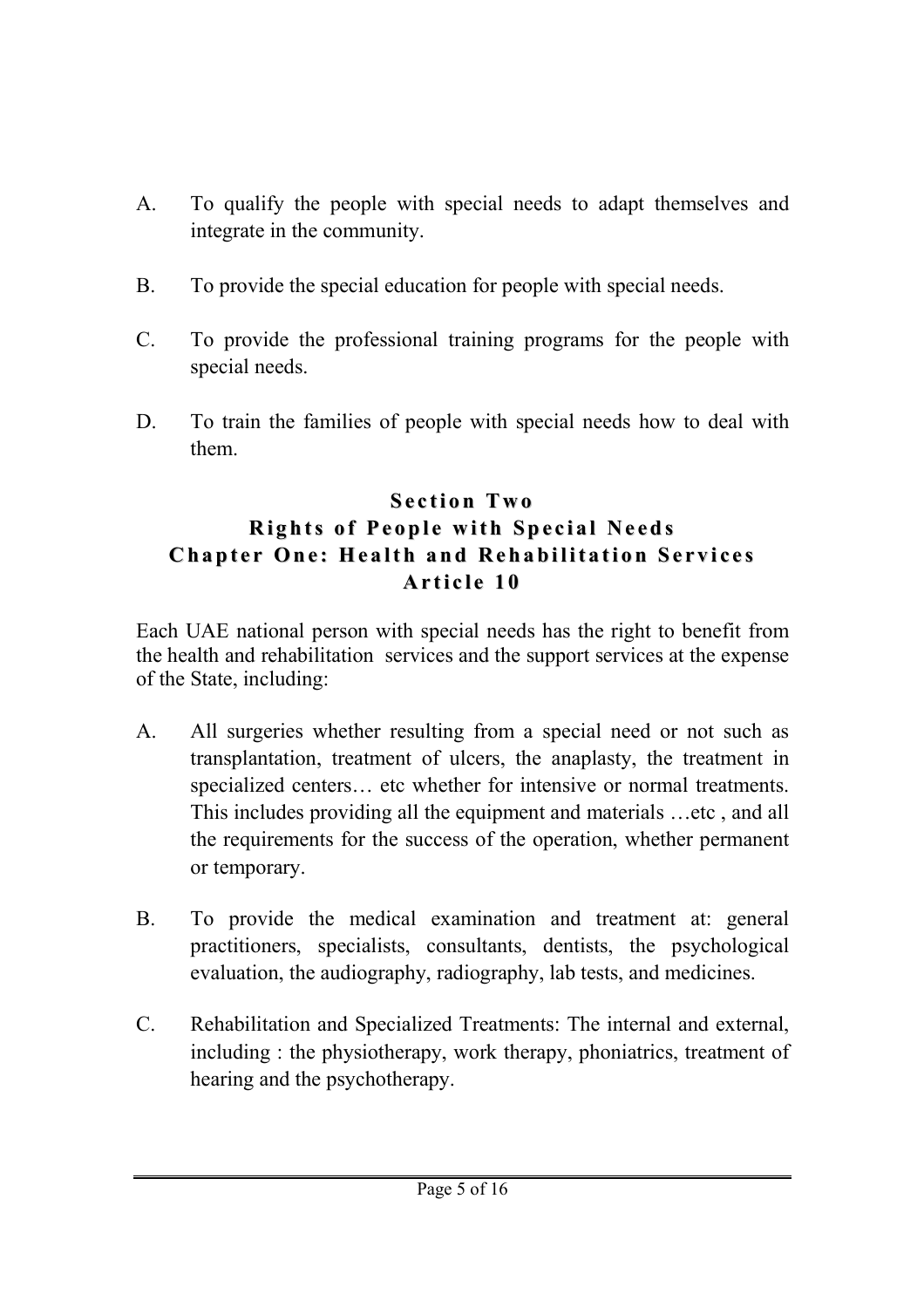D. The technical aids and the assisting equipment such as the mobile and fixed replacement equipment (limbs, audiphones, artificial oculus etc) corrective forms, movement aids (wheelchairs, walking sticks, canes and crutches), and for the prevention from ulcers and all the drugs used in the surgeries.

## Article 11

Under a resolution by the council of ministers, a committee named "The Specialized Committee For Health And Rehabilitation Services For People With Special Needs" shall be established. Such committee shall be chaired by the undersecretary of the ministry of health with members representing the concerned authorities. The minister of health shall set forth the committee work system and meetings.

The committee shall specifically carry out the following functions:

- 1. Providing the diagnostic, treatment and rehabilitation services and developing the existing health programs and services to improve the conditions of the people with special needs.
- 2. Establishing the programs of early detection, diagnostics, raising awareness and health education, and providing the means of early and specialized intervention in the area of special needs.
- 3. Providing human cadres specialized in the field of different kinds of special needs and train and rehabilitate them.
- 4. Preparing the national studies to identify the reasons leading to the special needs, their consequences and the ways of prevention, and circulating such studies among the concerned authorities in the State.
- 5. Submitting periodic reports to the minister preparing the ground to present the same to the council of ministers to take the appropriate actions in this concern.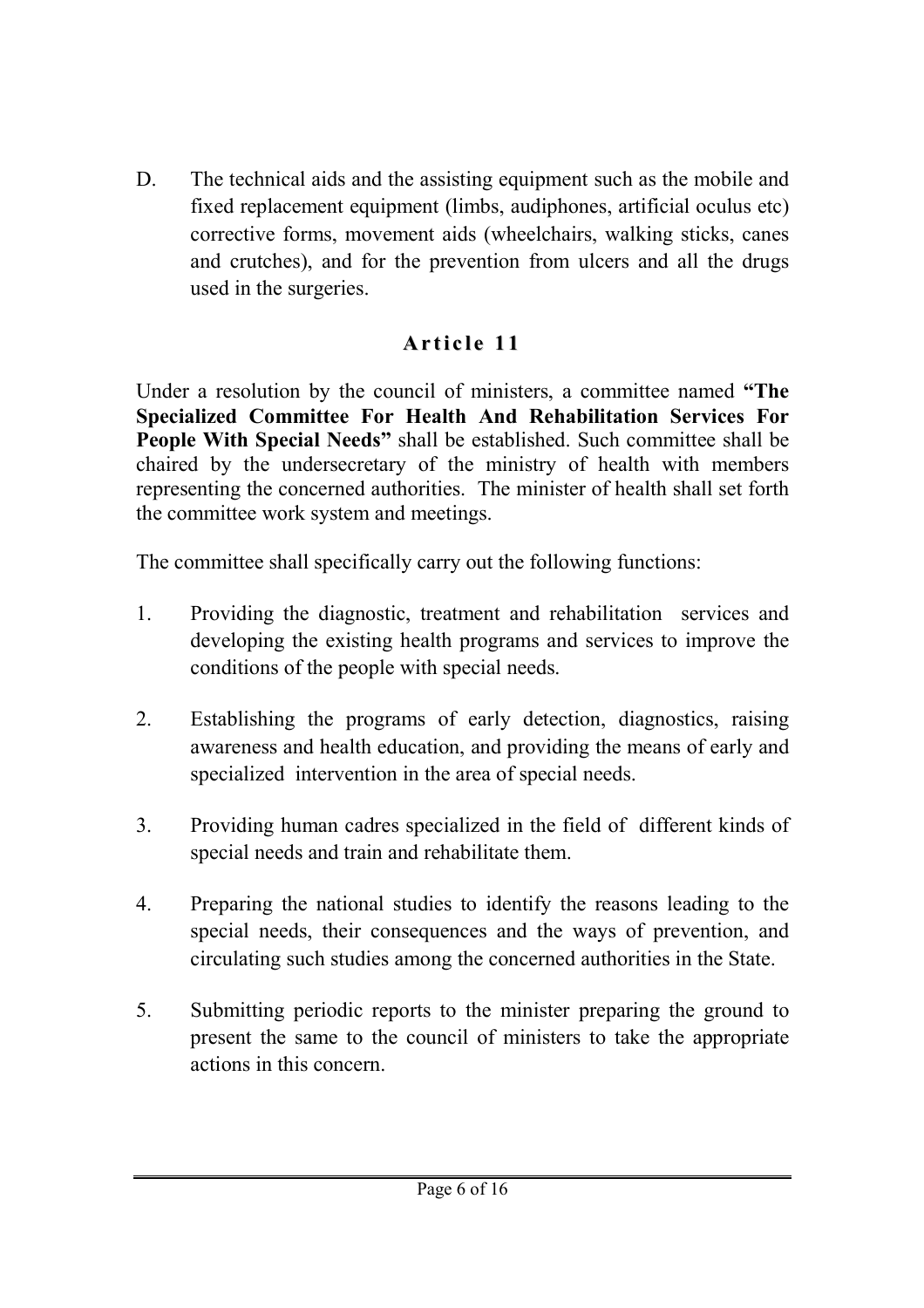#### Chapter Two: Education Article 12

The State guarantees for the person with special needs equal chances in education in all the educational and pedagogical institutions, the vocational qualification, teaching of adults, the continuous teaching in the regular classes or in special classes; if necessary, with providing the curriculum in the language of sign or Braille and any other methods as necessary.

The special needs do not constitute intrinsically an obstacle hindering from applying to enroll, join or enter any educational institution whether governmental or private.

## Article  $(13)$

The ministry of education and the ministry of higher education and scientific research shall take the appropriate procedures in cooperation with the concerned authorities to provide the pedagogical diagnosis, the curriculum, and the simplified means and techniques for the purposes of teaching. Moreover, it endeavors to provide alternative methods to communicate with people with special needs, and to establish alternative strategies for learning, and simplified material environment and other means necessary to guarantee the full participation of students with special needs.

### Article 14

The ministry of education and the ministry of higher education and scientific research should – in cooperation with the concerned authorities- provide the academic specialties to prepare the employees working with people with special needs and their families whether in the areas of diagnosis, early discovery, the educational, social, psychological, medical or professional rehabilitation, and guarantee providing the training programs during the service to provide the employees with the modern knowledge and expertise.

# Article 15

Under a resolution issued by the council of ministers, a committee named "The Committee Specialized In The Education Of People With Special Needs". Such committee shall be chaired by the undersecretary of the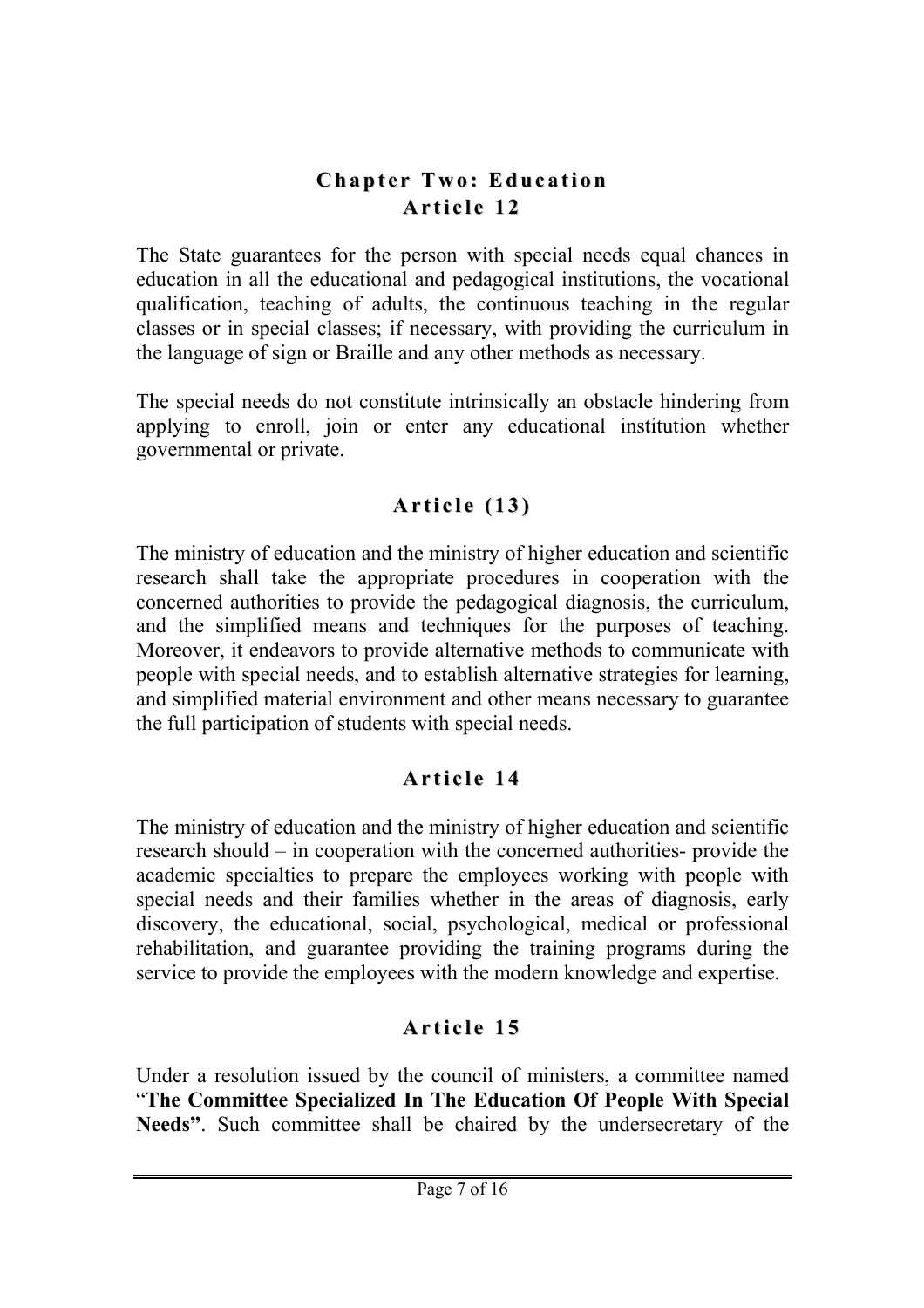ministry of education, with members representing the concerned authorities. The minister of the education shall set forth the work system and meetings of the committee.

The committee shall specifically carry out the following functions:

- 1. Setting forth the executive programs to guarantee equal chances in the education for people with special needs since the early childhood in all the educational institutions in their regular classes or in the specialized educational units.
- 2. Developing the methodological structure of the educational programs and preparing the pedagogical plans which are in line with the contemporary time and the technical development and which are consistent with the growth and psychological features of people with special needs.
- 3. Organizing all the matters related to the education of the people with special needs such as the programs, procedures, methods and conditions of joining the regular classes and sit for examinations.
- 4. Laying down policies of rehabilitating and training the educational and teaching human cadres working in the area of people with special needs.
- 5. Providing advice and technological, technical and educational assistance to all the educational institutions which would like to receive people with special needs, and studying the financing requests related to the equipment and techniques and qualifying the educational institution environment.
- 6. Submitting periodic reports to the minister preparing the ground to present the same to the council of ministers to take the appropriate actions in this concern.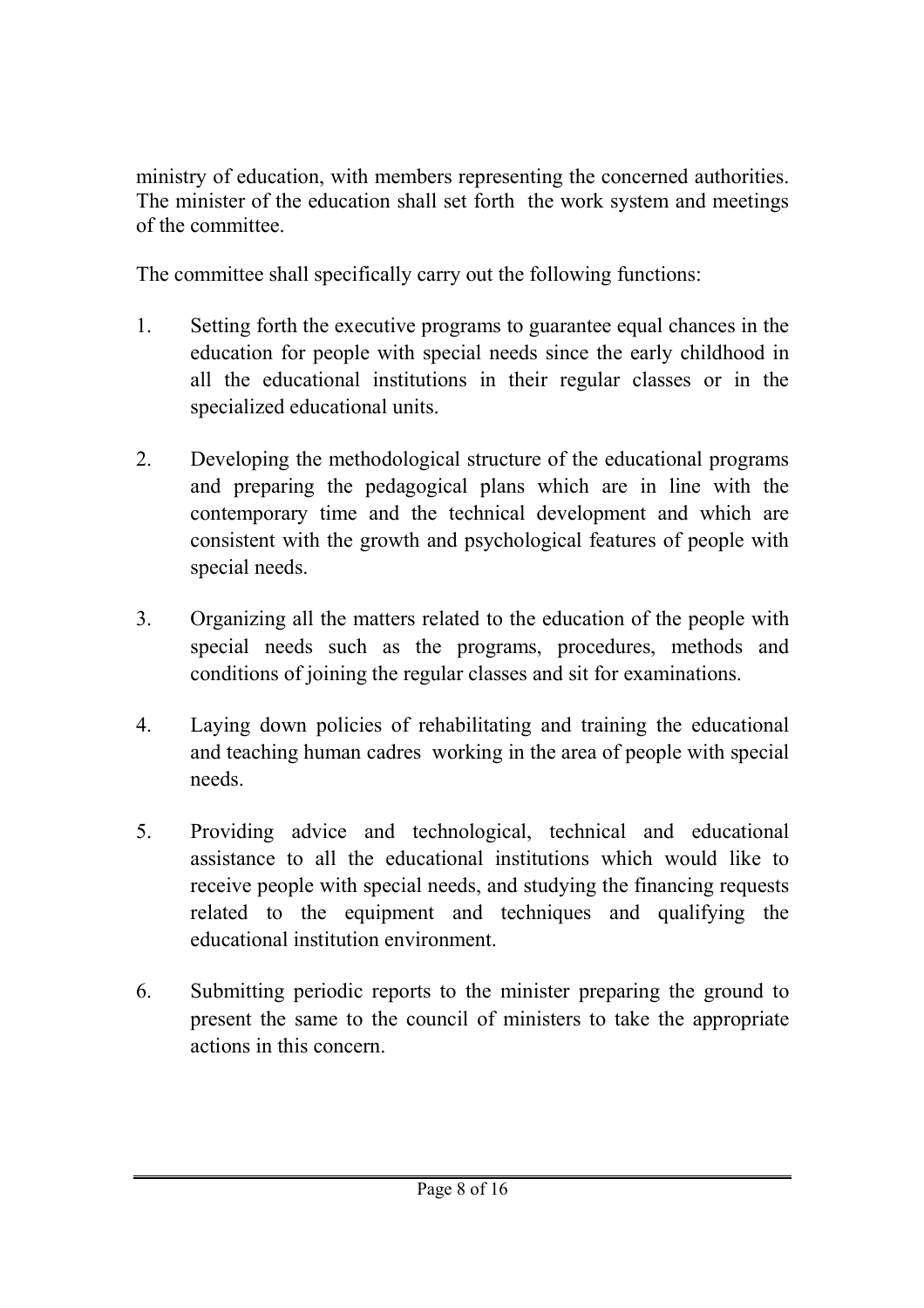### **Chapter Three: Work** Article  $(16)$

The UAE national person with special needs enjoys the right to work and occupy the public positions, for which the special needs , in themselves , do not constitute an obstacle hindering from applying and being selected for jobs. Special needs shall be taken into account upon undergoing the tests of competency to have the job for people concerned with the provisions of this law.

#### Article 17

The ministry may enter into contracts with other entities to execute projects for rehabilitation of people with special needs. The minister shall determine the terms, conditions and regulations necessary for that.

## Article  $(18)$

The legislations issued inside the country show the procedures to be taken to guarantee the person with special needs holding positions in the governmental and private sectors, the working hours, the vacations and the other terms related to the work of people with special needs, including the necessary regulations to terminate the services and the entitlement to the end of service benefits or the retirement pension.

The council of ministers determines –based on the minister's proposal- the percentage of the jobs to be allocated for the people with special needs in both governmental and private sectors.

## Article (19)

Under a resolution by the council of ministers, a committee named "The Specialized Committee For The Employment Of The Person with Special Needs". Such committee shall be chaired by the undersecretary of the ministry, with members representing the concerned authorities. The minister shall set forth the committee work system and its meetings.

The committee shall specifically carry out the following functions :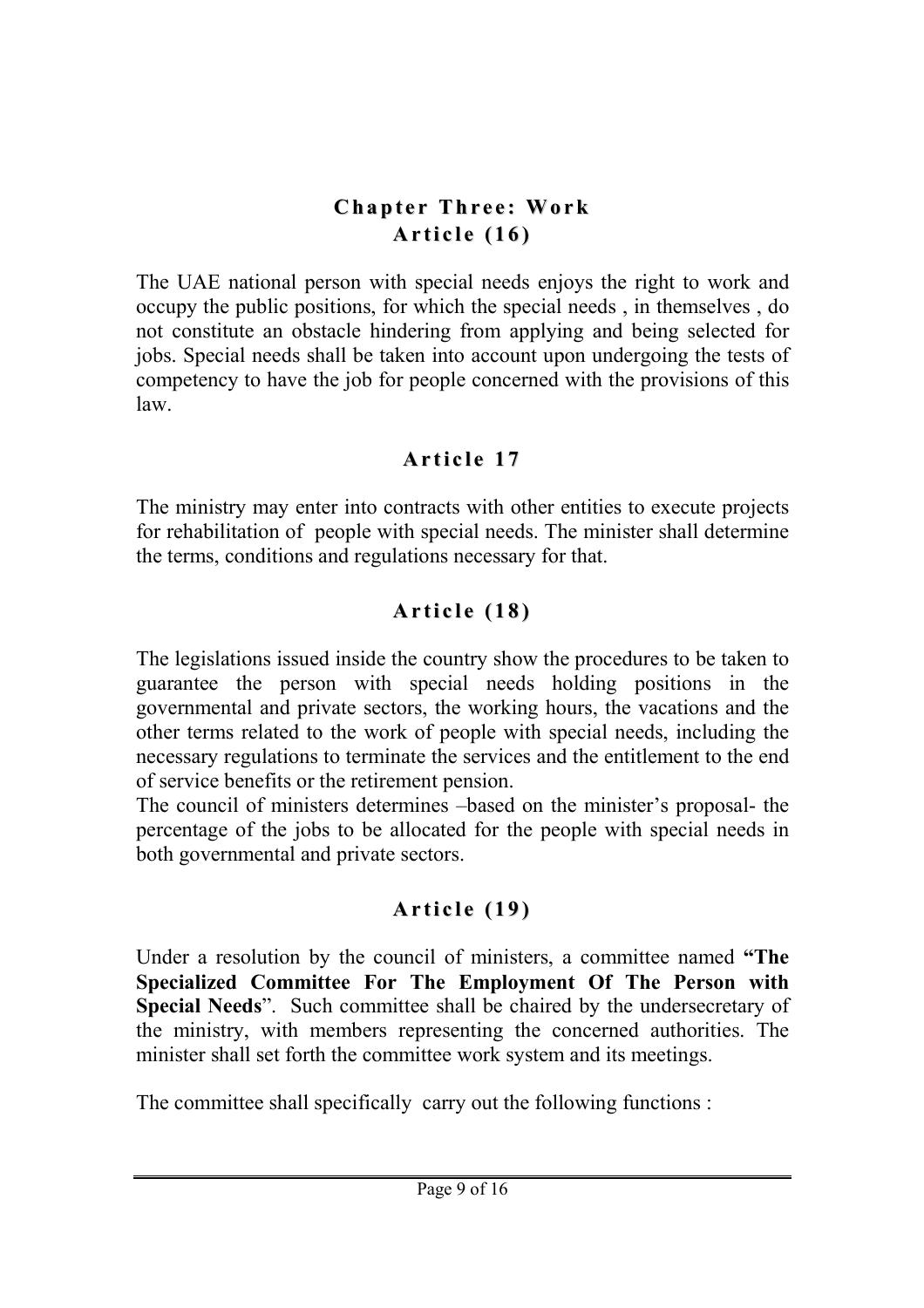- 1. To lay down the policies necessary for the employment of the person with special needs and the requirements to realize the optimal competence along with guaranteeing the continuity of the employment for the longest possible period.
- 2. To encourage and support people with special needs who are qualified to establish projects with economic profitability and feasibility, and to provide the information about the available donations and facilitated loans and how to obtain the same.
- 3. To provide the information about the labor market, the available vacancies and its prospective.
- 4. To prepare studies about the occupations and jobs in a manner consistent with the technological developments and the labor market needs.
- 5. To encourage and orient the private sector to train, qualify and employ people with special needs and to provide the appropriate support within the bounds of the available resources.
- 6. To propose the necessary procedures to protect people with special needs from all kinds of exploitation at the work.
- 7. To submit periodic reports to the minister preparing the ground to present the same to the council of ministers to take the appropriate actions in this concern.

### Chapter Four: General and Cultural Life and Sports Article  $(20)$

The State shall take the necessary procedures to make the person with special needs participate in the cultural, sporting and entertainment life as follows: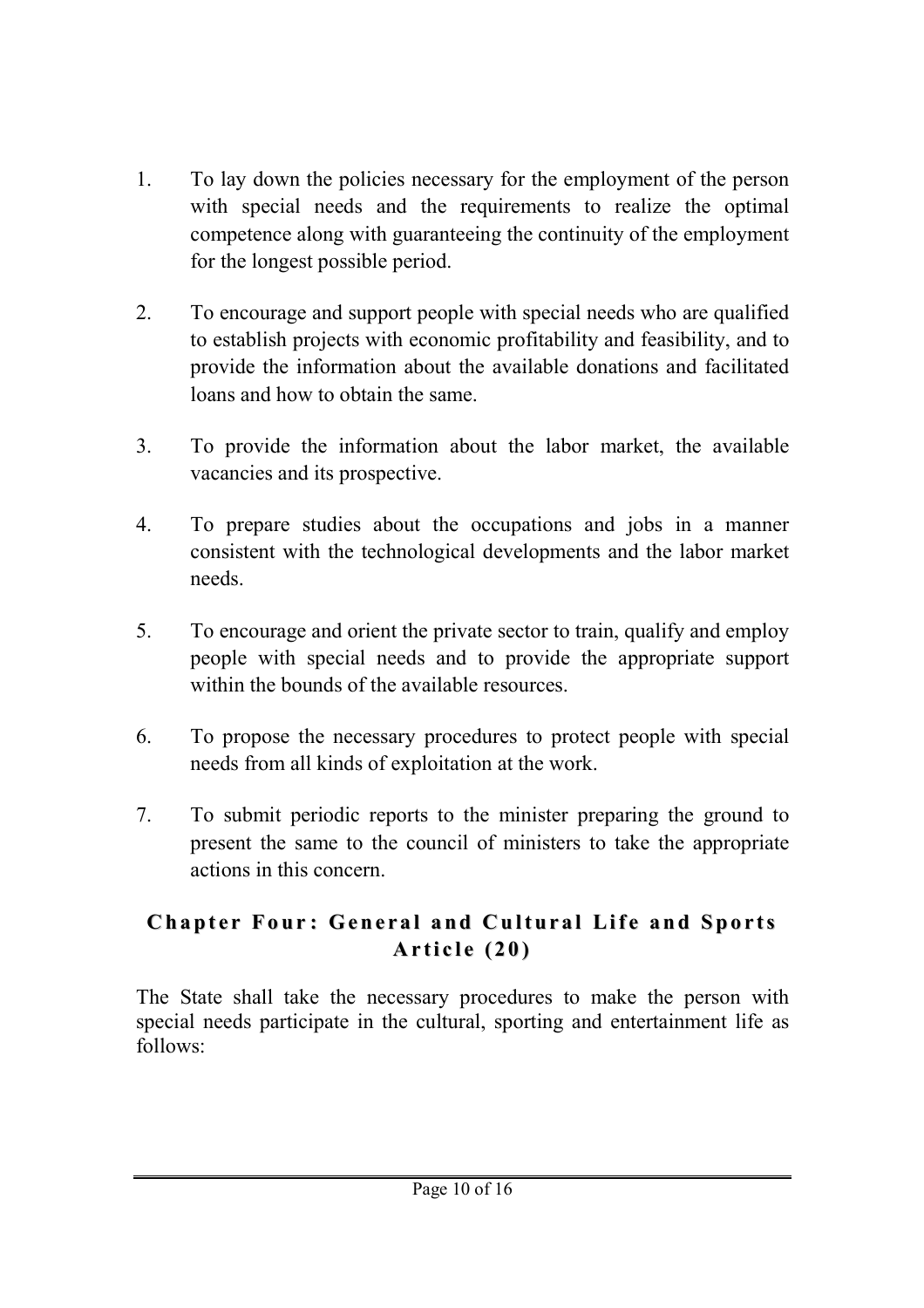- 1. To develop the creative, artistic and intellectual abilities of the person with special needs and to invest the same in order to enrich the community.
- 2. To provide the literary and cultural materials for the person with special needs in all available forms, including the electronic texts, the language of sign, the Braille, and in audio and multimedia formats etc.
- 3. To enable the person with special needs to benefit from the media programs and means, theatrical shows and all the cultural activities, and to enhance his participation therein, with the fees exemption rules.
- 4. To enhance the participation of the person with special needs in the sports activities organized on the national, regional and international levels.
- 5. To submit periodic reports to the minister preparing the ground to present the same to the council of ministers to take the appropriate actions in this concern.

# Article 21

Under a resolution by the council of ministers, a committee named "The Committee Specialized In Sports, Culture And Recreation For People With Special Needs" shall be formed. Such a committee shall be chaired by the secretary general of the youth and sports authority with members representing the concerned authorities, The minister shall set forth the committee work system and its meetings.

The committee shall specifically carry out the following functions :

1. To lay down the policies which guarantee the integral development of the person with special needs and providing the opportunity to practice the sporting , cultural and recreational activities which are characterized with fun , safety and consistency with his abilities, and to provide the appropriate conditions to practice them basically like his peers having no special needs.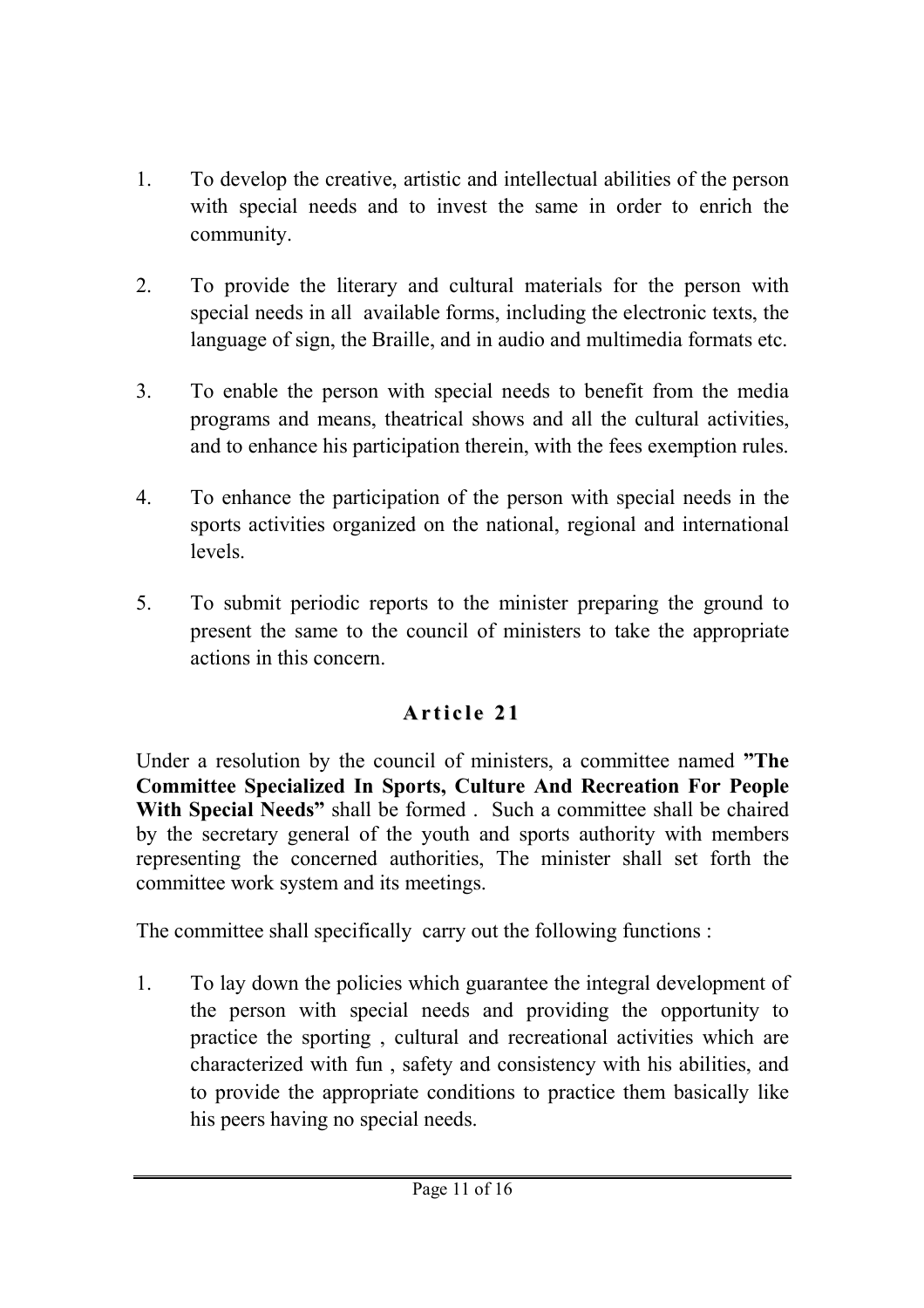- 2. To expand the base of practicing the sporting, cultural and recreational activities among people with special needs and to ensure that the sport of people with special needs whether " sport for people with mental special needs or people with physical and sensational special needs" is contained within the educational programs of the specialized institutions.
- 3. To set programs to prepare the human cadres qualified to work with people with special needs in the sporting, cultural and recreational fields.
- 4. To encourage integrating people with special needs with their healthy peers in the sporting and cultural centers, sporting clubs and camps and to provide the appropriate games and activities for them.
- 5. To submit periodic reports to the minister preparing the ground to present the same to the council of ministers to take the appropriate actions in this concern.

## Chapter Five: The Qualified Environment Article 22

Each person with special needs has the right to be in a qualified environment, and to reach the place where the others can reach.

## Article 23

The concerned authorities shall – in coordination with each other- determine the engineering standards and specifications of the facilities and public utilities for which a resolution shall be issued by the council of ministers based on the proposal of the minister. Such resolution shall determine the necessary regulations to apply these standards and specifications and the exclusions mentioned in respect thereof. All this in relation to fitting the facilities to be used by the person with special needs, his need and the requirements of his safety and avoiding any harm against him.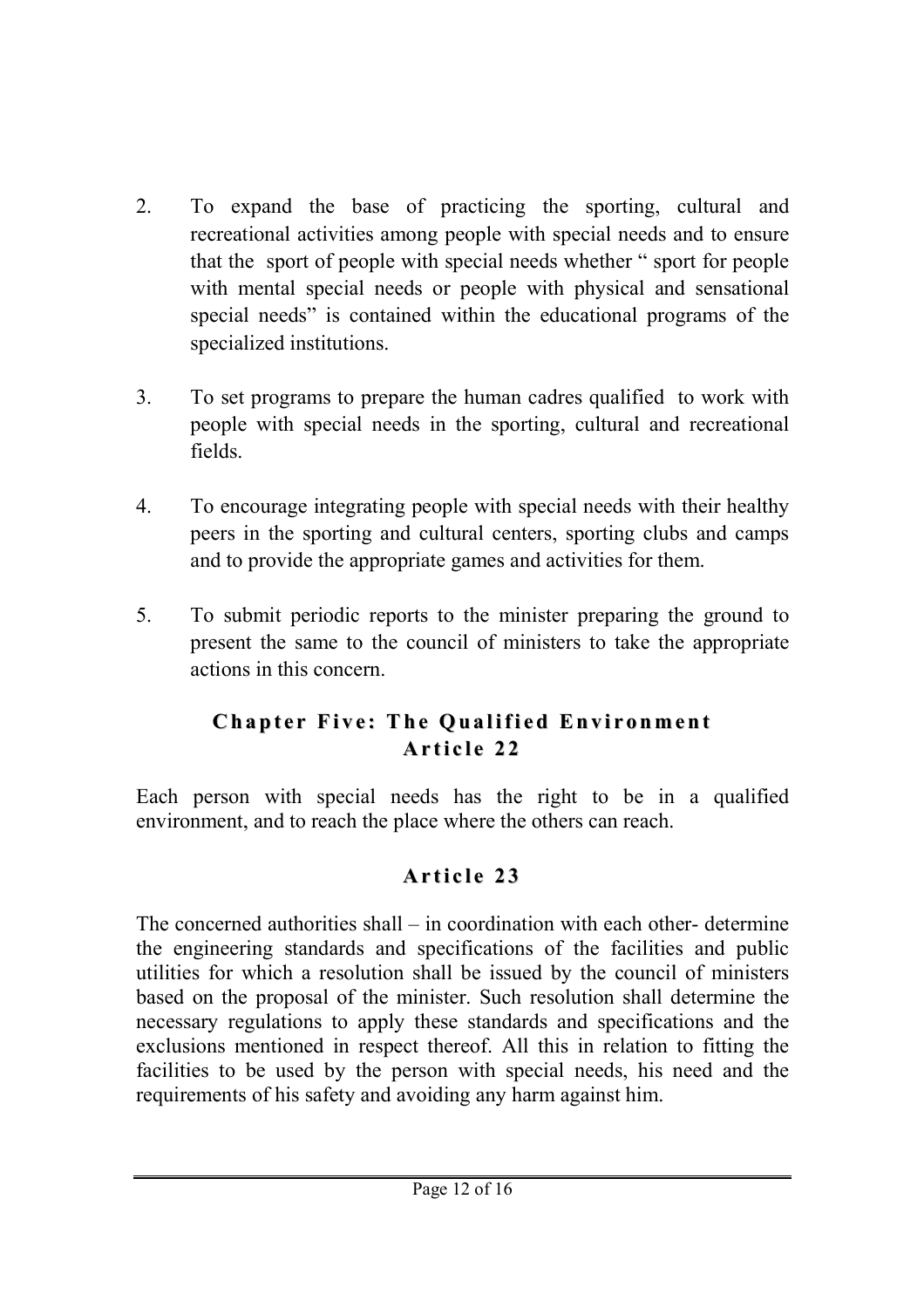The provisions of this resolution shall apply to both governmental and private sectors, except those excluded under a certain provision therein.

## Article 24

The council of ministers shall issue the regulation and conditions to obtain a governmental house by the UAE national person with special needs, as well as the specifications of the house, the rules to own it and the other rules regulating the governmental house affairs.

## Article 25

- 1. The necessary technical specifications should be observed in the roads, public vehicles, land, air and maritime means of transport in order to be used by the person with special needs.
- 2. Under a resolution, the council of ministers shall determine the requirements of obtaining a driving license by the person with special needs, and the regulations thereof. A new category concerning the people with special needs shall be added to the driving license categories mentioned in the traffic and driving law. The necessary description shall be mentioned therein as per the type of special needs.

# Article 26

Each insurance company shall insure the vehicles owned by the person with special needs whenever he requests the same.

#### **Section Three** EXEMPTIONS Article 27

The vehicle allocated for the use of the person with special needs shall be exempted from all taxes and fees, based on a handicap certificate issued by the ministry. This exemption may not be given for another vehicle unless after the elapse of five years from the previous exemption or the damage of the vehicle. In case of disposing of the vehicle during that period, the prescribed fees and taxes shall paid.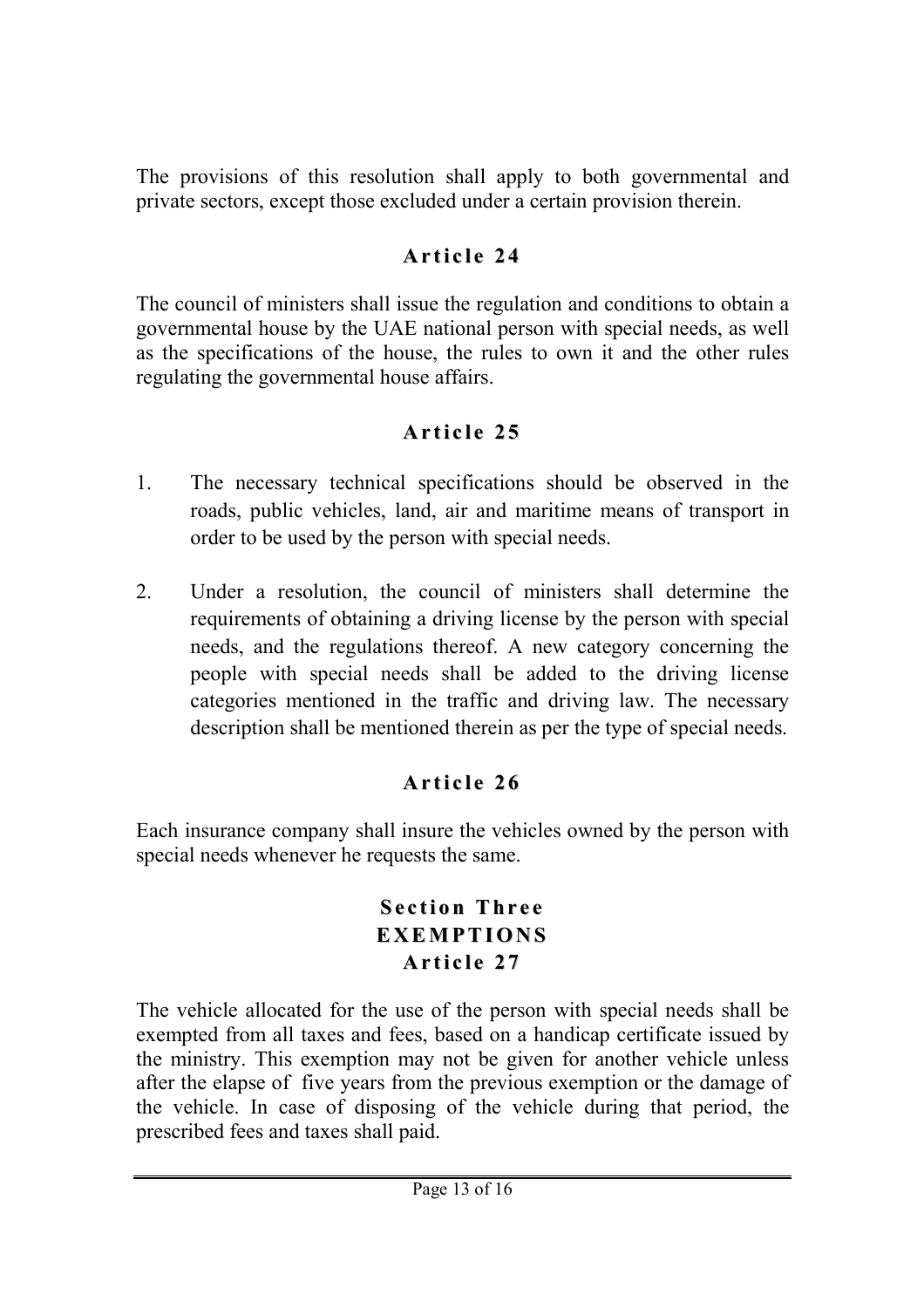### Article 28

The vehicles of the people with special needs shall be exempted from the prescribed Car Parking fees .

### Article 29

The means of transport of the associations and centers of people with special needs specified by the council of ministers shall be exempted from the licensing fees.

### Article  $(30)$

The council of ministers shall specify the associations and the centers of people with special needs which shall be exempted from the fees imposed on the applications for building permits submitted by them for the construction of buildings for their use, based on a certificate issued by the ministry in this regard.

# Article 31

The cases filed by people with special needs related to the implementation of the provisions hereof shall be exempted from the legal fees.

## Article 32

All the correspondences of the person with special needs or the associations or centers of people with special needs specified by the council of ministers shall be exempted from the post fees and charges, including the books, newspapers and magazines …..etc.

#### Section Four **PENALTIES** Article 33

Without prejudice to the any strictest punishment provided for under any other law, everyone using the card of the person with special needs without a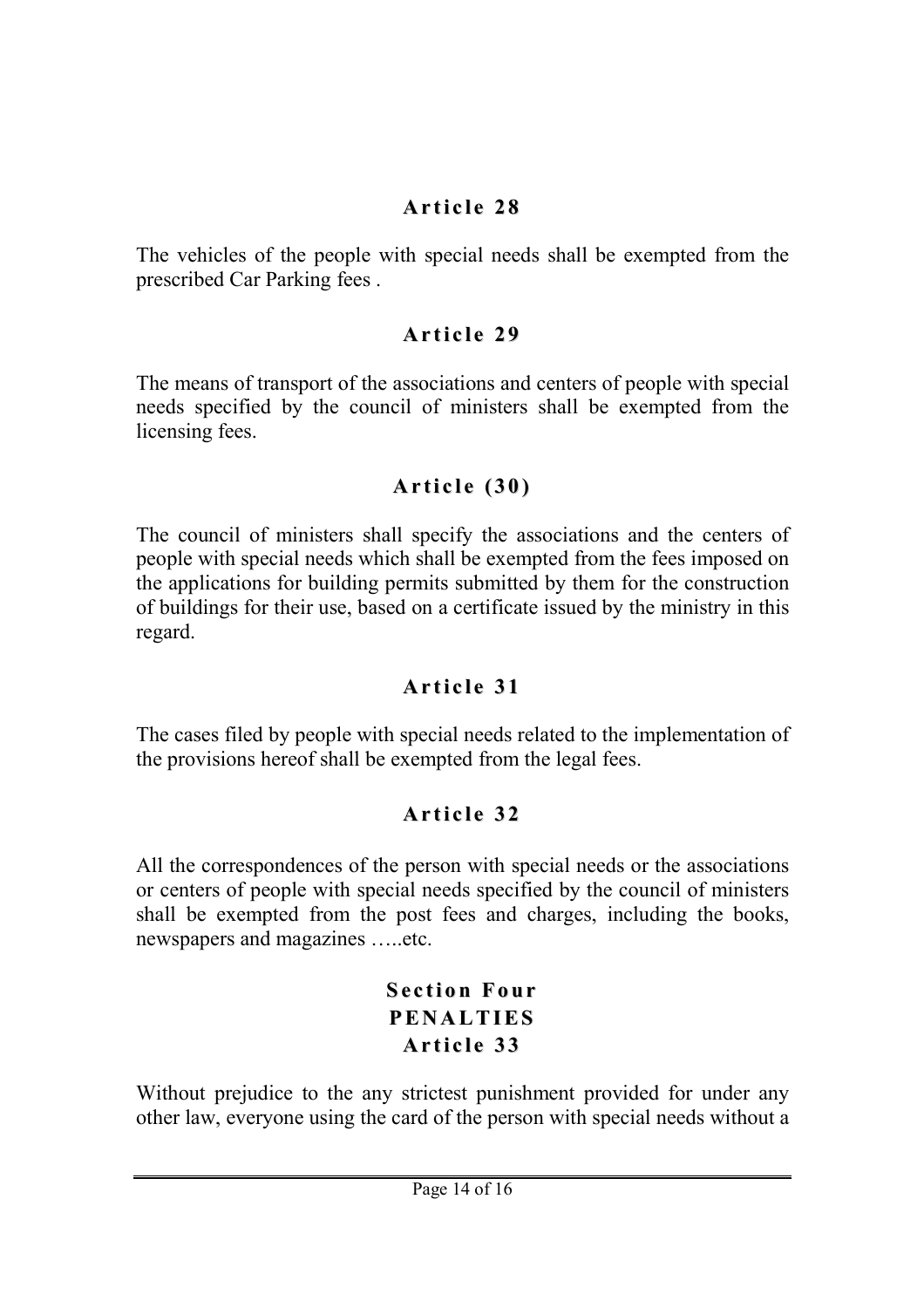legal requirement shall be punished by fining him an amount not less than One Thousand Dirhams and not exceeding Five Thousand Dirhams, without prejudice to the civil responsibility whenever necessary. Such punishment shall be multiplied in case of repetition.

### Section Five FINAL PROVISIONS Article 34

The ministry shall approve the logos of the people with special needs and circulate them to the authorities supervising the utilities or those which publish booklets and printed materials and prepare programs containing such logos.

# Article 35

The person with special needs shall not be required to show any evidence of his special need except for the card issued by the ministry in this regard. The conditions to obtain such card shall be determined under a resolution issued by the minister.

## Article 36

The ministry shall license the nongovernmental institutions which take care of educating, training and rehabilitating the people with special needs. No natural or corporate person may establish any of such institutions unless a license is obtained from the ministry.

The conditions, regulations and fees of licensing such institutions in addition to their obligations and the penalties imposed on them in case of violations as well as the other provisions regulating their business shall be determined by a resolution by the council of ministers.

# Article 37

The minister shall issue the necessary bylaws and decisions to implement the provisions hereof.